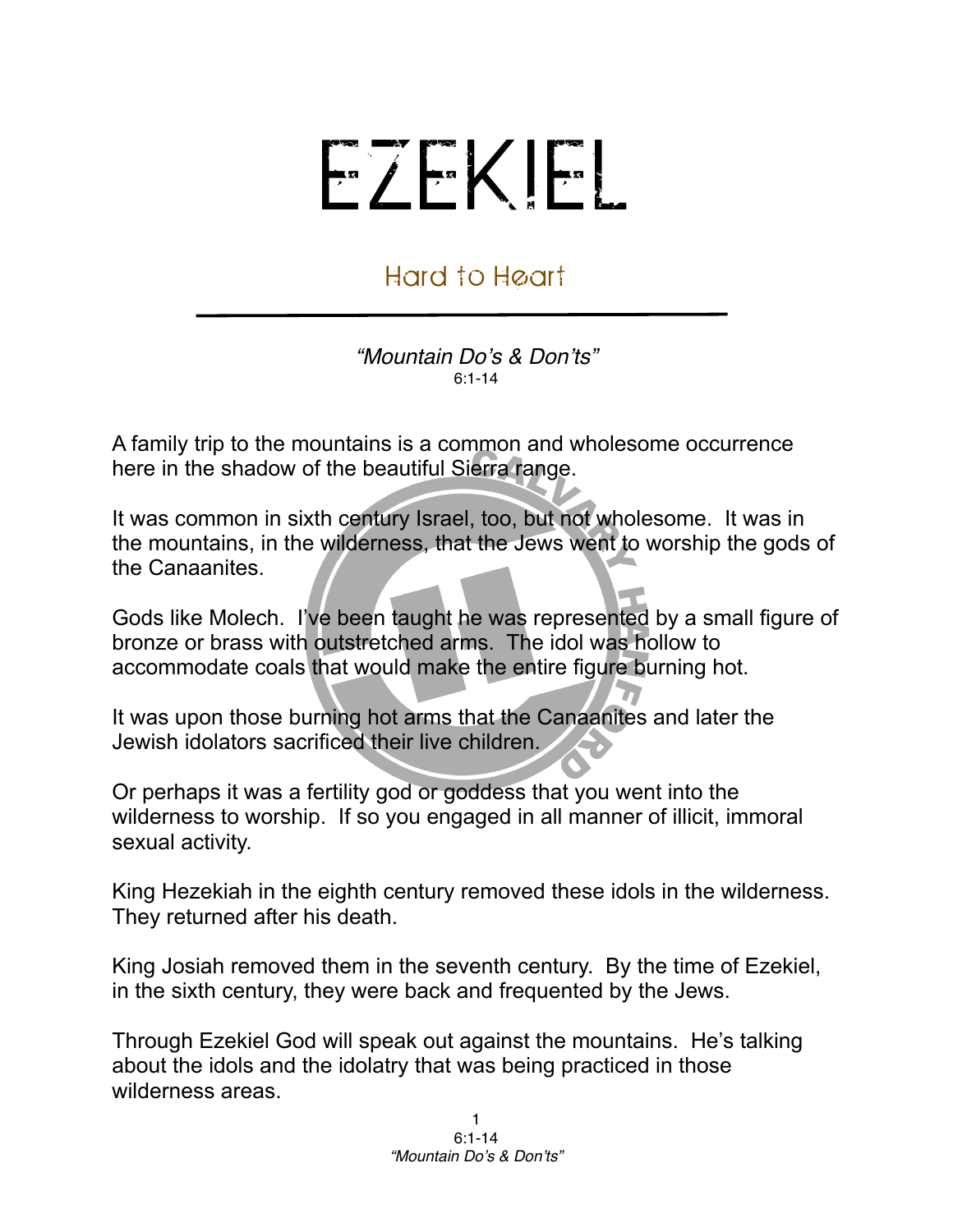After the dramatic enactment of the siege and ruin of Jerusalem in chapters four and five, Ezekiel delivered two powerful sermons. We know them as chapters six and seven.

- Chapter six focuses on the idolatry as the cause for God's action against His chosen people.
- Chapter seven depicts the nature of the judgment.

Both of these sermons start this way.

Ezekiel 6:1 Now the word of the Lord came to me, saying:

By the way... It might be wrong to think Ezekiel only delivered this message one time. Today it is not uncommon for a minister to deliver a message more than once.

I remember being really blessed one time to realize that what we have recorded about the ministry of Jesus was representative of His message and methods. He did and said a lot more than is recorded. According to the apostle John, if everything Jesus did and said were recorded, the world would not be able to contain the books. (Not sure how many hard drives you'd need!).

God was the source of these words. It is beyond comforting to know without doubt that the words we read in the Bible are the words God intended for us to hear and understand. The Bible is, in fact, God-breathed and authoritative.

Any talk or study or sermon must be true to the text and its context. It must honor God's Word as His Word or it is useless information.

Ezekiel 6:2 "Son of man, set your face toward the mountains of Israel, and prophesy against them,

Ezekiel 6:3 and say, 'O mountains of Israel, hear the word of the Lord God! Thus says the Lord God to the mountains, to the hills, to the ravines, and to the valleys: "Indeed I, even I, will bring a sword against you, and I will destroy your high places.

It was in the wilderness - the "mountains... the hills... the ravines... and... the valleys" - that the people were practicing their idolatry. In the city of Jerusalem, in the Temple, they practiced (at least outwardly) Judaism and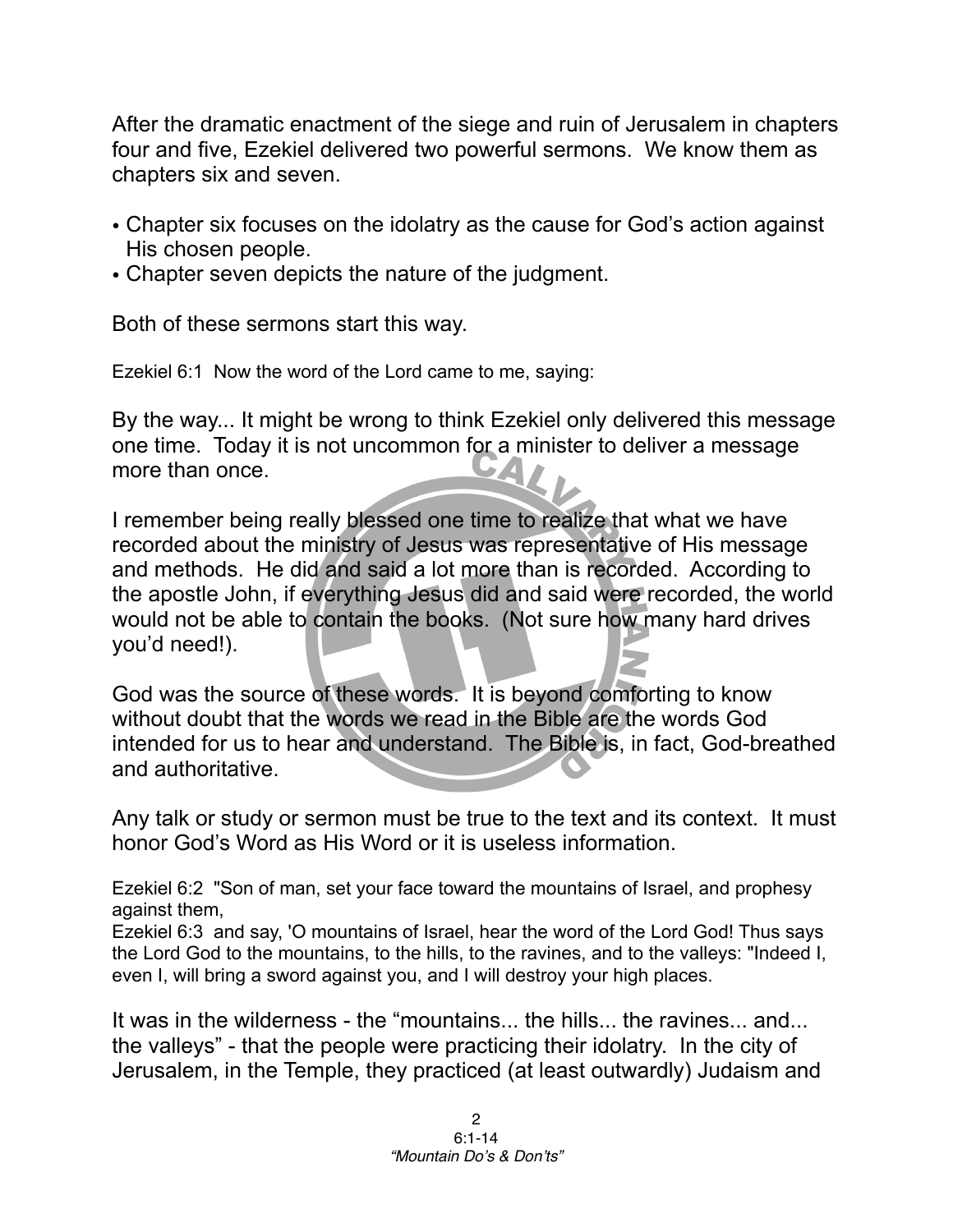the worship of the one true God. Away from town they cut loose and did as the Canaanites whose land they had conquered.

There are times that men seek to mix idolatry with the worship of God. They introduce practices borrowed from the world or from other religions saying it somehow enhances our experience of God.

It strikes me as sad that men in the emergent church movement are introducing such practices and that believers are excited by them. Maybe you've had someone rave about the practice of contemplative prayer.

What is it? One source defines it like this:

Contemplative prayer, also known as "centering prayer," is a meditative practice where the practitioner focuses on a word and repeats that word over and over for the duration of the exercise. While contemplative prayer is done differently in the various groups that practice it, there are similarities. Contemplative prayer involves choosing a sacred word as the symbol of your intention to consent to God's presence and action within. Contemplative prayer usually includes sitting comfortably and with eyes closed, settling briefly and silently, introducing the sacred word as the symbol of your consent to God's presence and action within. When a contemplative pray-er becomes aware of thoughts, he/she is to return ever so gently to the sacred word.

I'm sure there are variations. Nevertheless it is essentially an exercise in Eastern mysticism. You find this same thing in New Age cults. The Bible presents prayer as a direct communication with God - not some mystical exercise.

Along with many theological arguments against such a practice, consider this. If you wanted to really communicate at a deep level with your spouse, would you go out to a nice spot and then focus on one word, repeating it over and over again?

The problem with so many of these practices is that they make you feel as though you are drawing near to God on some mystical level when, in fact, you are building barriers to intimacy with Him.

Israel wasn't mixing false religion so much as they were doing it on the side. They were more like the Christian who worships God on Sunday then lives like the devil during the week.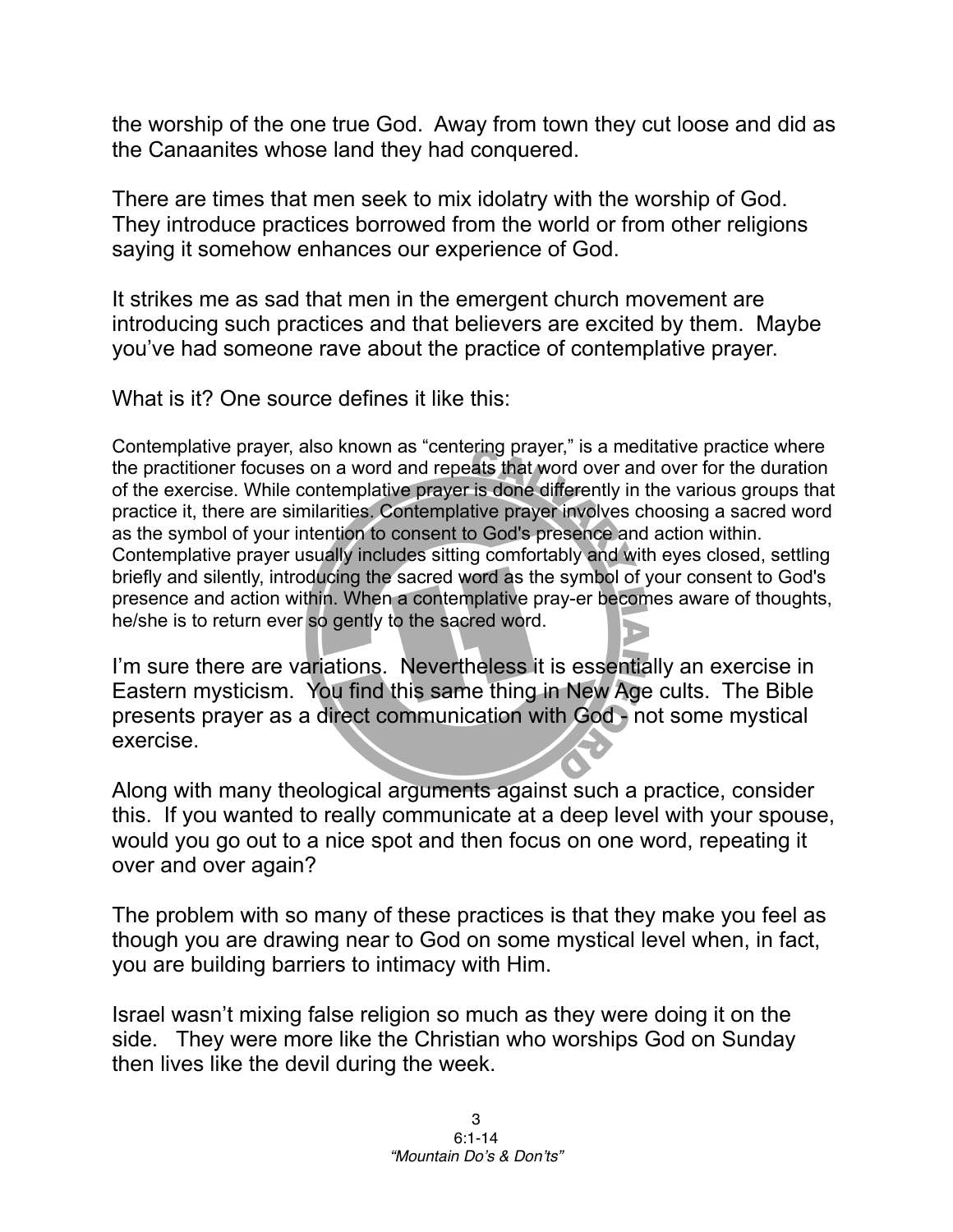One of the great things about being a Christian is that it makes you a whole person. You were born dead in trespasses and sins. You were physically alive and soulishly active but spiritually dead. When you are born-again, born for the second time spiritually, your spirit comes alive. It now communes with the Holy Spirit Who indwells you.

As a spiritual person you can put your entire life in its proper order. Your spirit can direct your soul and you can use your body to serve the Lord.

All of this happens, however, in the world - the fallen world. There are still mountains and hills and ravines and valleys that beckon to me.

- Some of them are wilderness places I once frequented before I was saved. Habits of the flesh, even addictions, still call to me. It's a spiritual version of *The Call of the Wild*. It starts out romantic and mysterious and forbidden but quickly becomes reprobate.
- Some of these wilderness places will be new to me. As the world around me continues to deteriorate morally I am confronted more-and-more by its values and philosophies. They wear on me, they wear me down, they desensitize me. If I'm not careful I become more like my surroundings more a mountain-man than I really want to be.

We used to sing a song whose lyrics were, *Heartache, broken people, ruined lives are why He died on Calvary.* Jesus makes us whole and real. When we wander off into some wilderness of this world we risk becoming broken again. Not broken in the sense of having proper humility but in the sense of falling apart because we think we can live in parts or compartments after God has made us whole.

Cherish your wholeness. Be the same at home, at work, in church. Don't try to live even a small portion of your life in secret.

Ezekiel 6:4 Then your altars shall be desolate, your incense altars shall be broken, and I will cast down your slain men before your idols.

Ezekiel 6:5 And I will lay the corpses of the children of Israel before their idols, and I will scatter your bones all around your altars.

Ezekiel 6:6 In all your dwelling places the cities shall be laid waste, and the high places shall be desolate, so that your altars may be laid waste and made desolate, your idols may be broken and made to cease, your incense altars may be cut down, and your works may be abolished.

Ezekiel 6:7 The slain shall fall in your midst, and you shall know that I am the Lord.

4 6:1-14 *"Mountain Do*'*s & Don*'*ts"*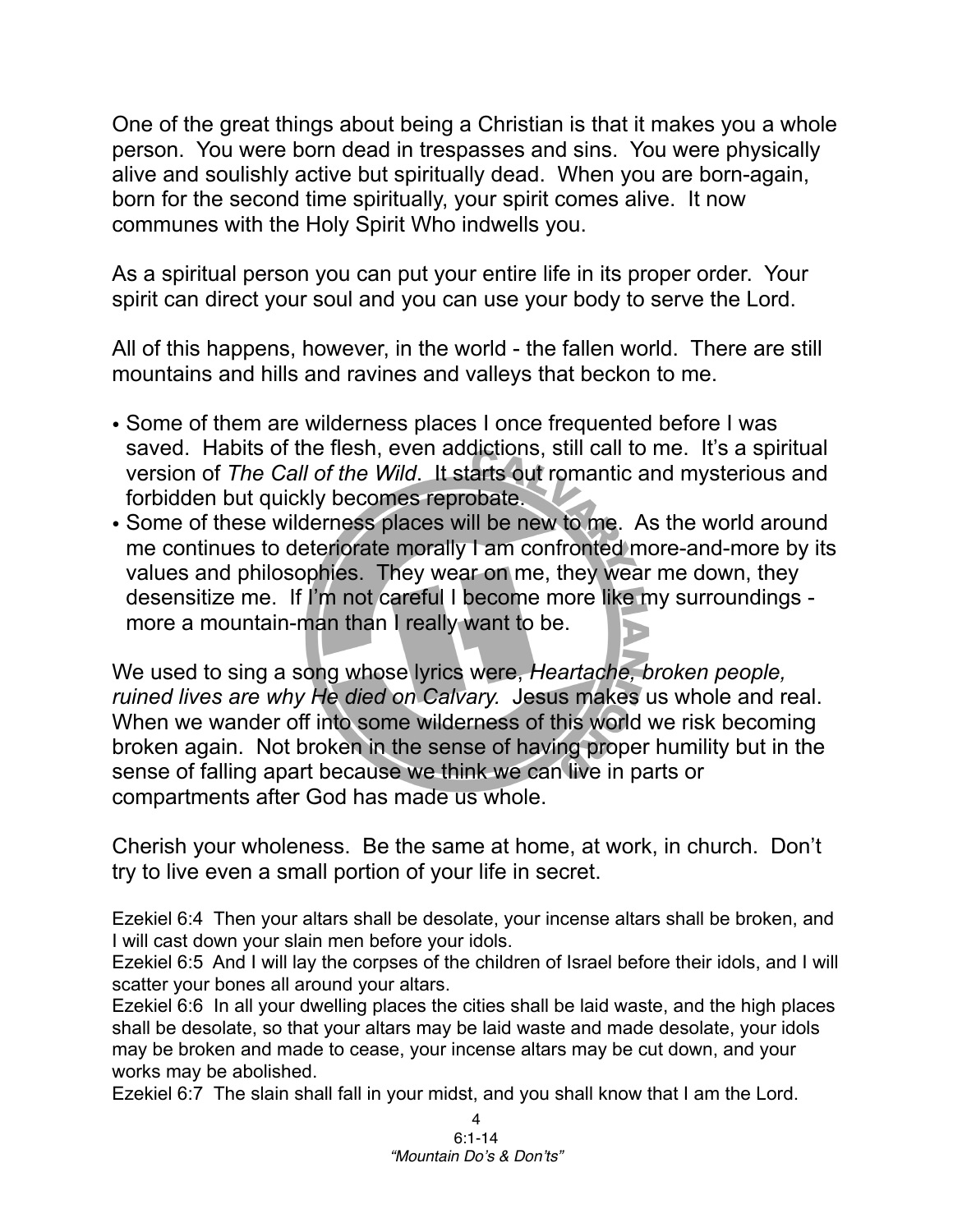God intimated that there was a connection between their "altars" in the wilderness and their "dwelling places [in] the cities." Whoever the Israelites were while practicing idolatry, that is who they really were at home.

God would bring their idolatry down upon them. He would give them what they had chosen for themselves. The end of idolatry is destruction and death.

If you want to steer clear of the wilderness then project ahead to the end result. The guy or gal who gives in to flirting at work doesn't ever see themselves committing adultery. Truth is, though, every step away from integrity, back into the wilderness, brings you closer to the end.

Even if you avoid going all the way in to sin, you are walking away from the Lord. You are going in a wrong direction.

Even if you're just *looking* back!

God declares, "You shall know that I am the Lord." Well, of course they knew it. But not in a way that made enough of a difference. Having done all He could to reach and warn His people for many centuries, all that was left was for Him to send punitive discipline.

It would work! A remnant would be preserved to return to the Lord.

Ezekiel 6:8 "Yet I will leave a remnant, so that you may have some who escape the sword among the nations, when you are scattered through the countries. Ezekiel 6:9 Then those of you who escape will remember Me among the nations where they are carried captive, because I was crushed by their adulterous heart which has departed from Me, and by their eyes which play the harlot after their idols; they will loathe themselves for the evils which they committed in all their abominations. Ezekiel 6:10 And they shall know that I am the Lord; I have not said in vain that I would bring this calamity upon them."

God is the one who introduces the picture of our relationship to Him as a romance, as a marriage. God considered Israel as a man considered his wife. Their wilderness escapades were not mere exercises in comparative religion. *They were adulterous affairs!*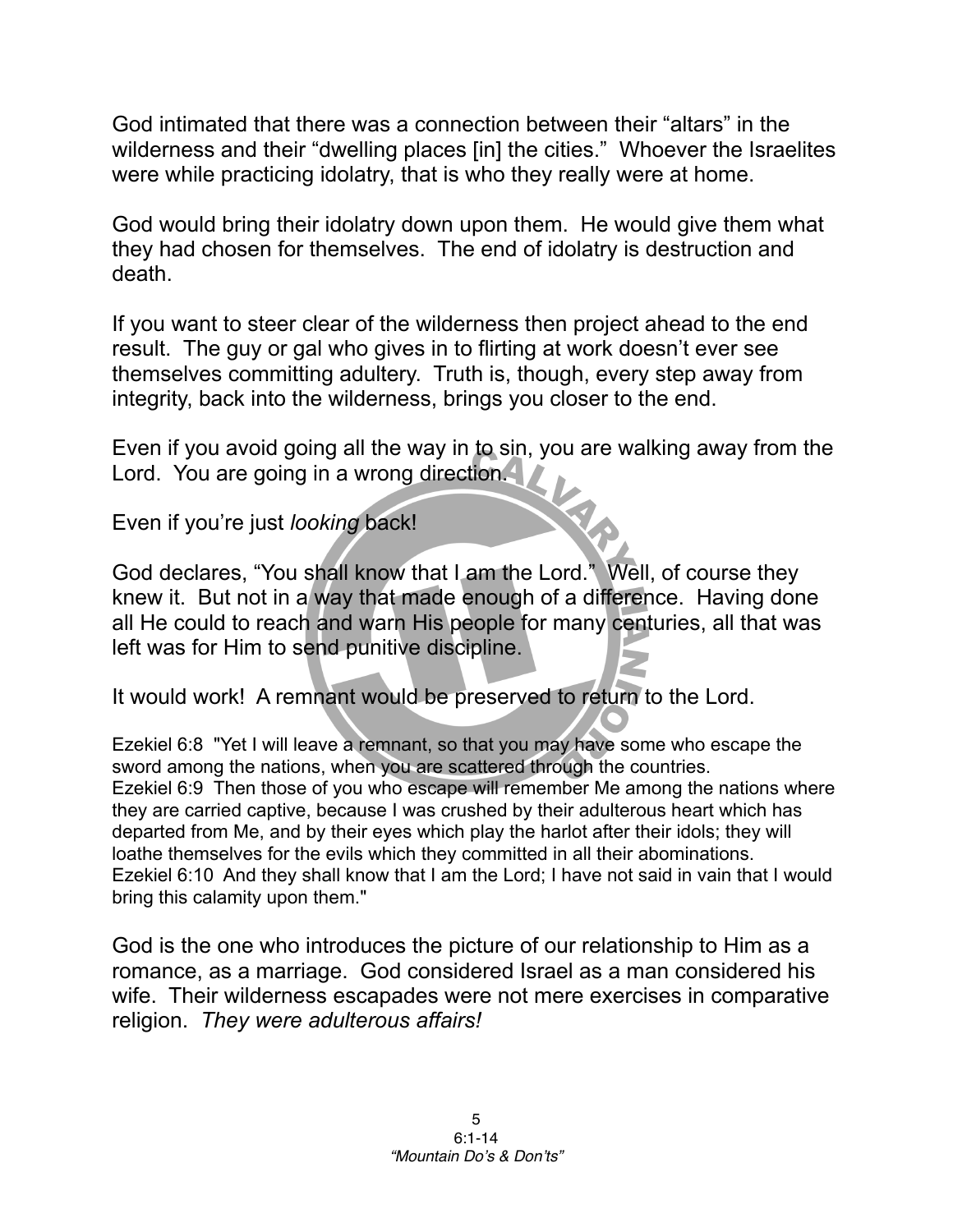Note the phrase, "I was crushed by their adulterous heart which has departed from Me, and by their eyes which play the harlot..." In the Hebrew this reads, "You can't hide your lyin' eyes." (Not really!).

- What for a pastor might be an interesting experiment by introducing some ancient but idolatrous practice is really adultery.
- What for me or you might be a momentary excursion back into the wilderness and off of the narrow path is harlotry.

I don't want to get to the Reward Seat of Jesus and hear any words like this, and I know that is true of you, too.

I think the romantic element of God's love for us should not be minimized. We should think of it more often. I've seen the eyes and the countenance of couples where one has to admit to infidelity. I've seen hearts crushed and lives ruined. So have you!

It's something I can project on to my walk with the Lord.

Look at it this way. If I think of the Lord as a Judge, that's true and accurate. But let's face it. We all break certain laws because the consequences aren't that severe. We speed in our vehicles. If we even get to the judge, it's really not that big a deal. We pay our fine and go on our way.

But if I think of my Lord as I do my spouse, with an intimate, romantic connection, then any infraction is enough to crush His heart.

The Lord goes on to say, "they will loathe themselves for the evils which they committed in all their abominations." Self-loathing can be a good thing. When you are committing abominable things, it's a good thing.

God had to discipline them in order for them to see the real consequences of their idolatry. I'm certain he didn't like doing so but it was the only thing left for Him. He did not do it "in vain" but for a great purpose.

Ezekiel 6:11 'Thus says the Lord God: "Pound your fists and stamp your feet, and say, 'Alas, for all the evil abominations of the house of Israel! For they shall fall by the sword, by famine, and by pestilence.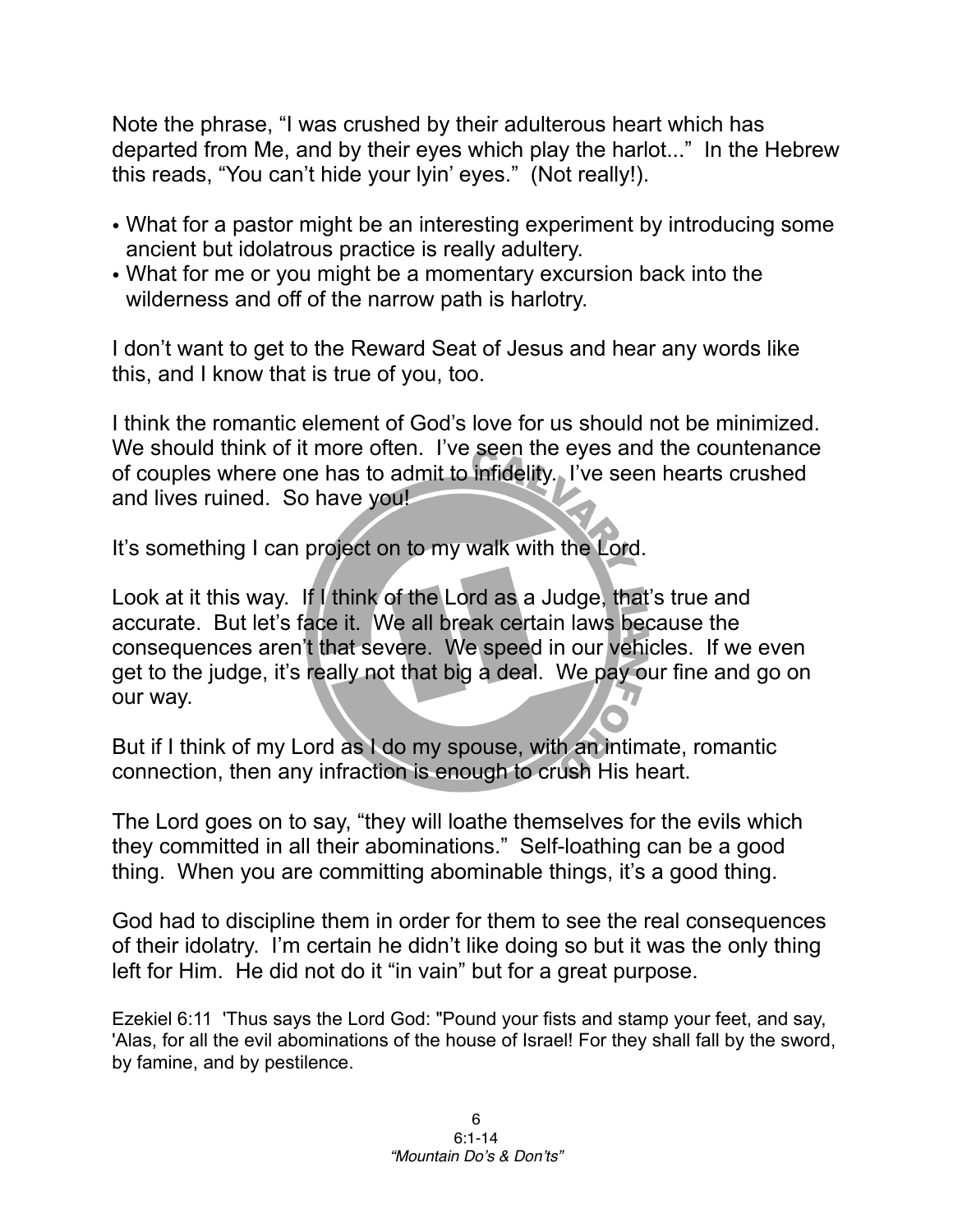Commentators are all over the place on why Ezekiel was told to "pound [his] fists and stamp [his] feet." Seems to me it was a dramatic emphasis to get people's attention.

The specifics of God's punishment are laid out. If you are a nation, and God is disciplining you as a nation, then He's likely to use another nation against you. The "sword" was Babylon. "Famine and pestilence" follow close on the heals of the sword.

Ezekiel 6:12 He who is far off shall die by the pestilence, he who is near shall fall by the sword, and he who remains and is besieged shall die by the famine. Thus will I spend My fury upon them.

Here God spelled-out what Ezekiel had acted-out for 430 days outside his house.

Ezekiel 6:13 Then you shall know that I am the Lord, when their slain are among their idols all around their altars, on every high hill, on all the mountaintops, under every green tree, and under every thick oak, wherever they offered sweet incense to all their idols.

If you could capture this as a photo it would speak volumes. The Israelites would be scattered dead around the altars in the wilderness where they had chosen death instead of life.

Ezekiel 6:14 So I will stretch out My hand against them and make the land desolate, yes, more desolate than the wilderness toward Diblah, in all their dwelling places. Then they shall know that I am the Lord.' " ' "

Essentially this says that all through the land of Israel, from the north to the south, there would be desolation. Their "dwelling places" would become just as desolate as the wilderness.

Again the imagery is powerful. The Jews thought they could live one way toward God in their cities but worship Him another way in the wilderness. God saw them as having one heart and it was against Him, full of adultery. So He would make every place the wilderness to them.

For the third time in this chapter Ezekiel stated that as a result of the judgment Israel would come to know that He is the Lord.